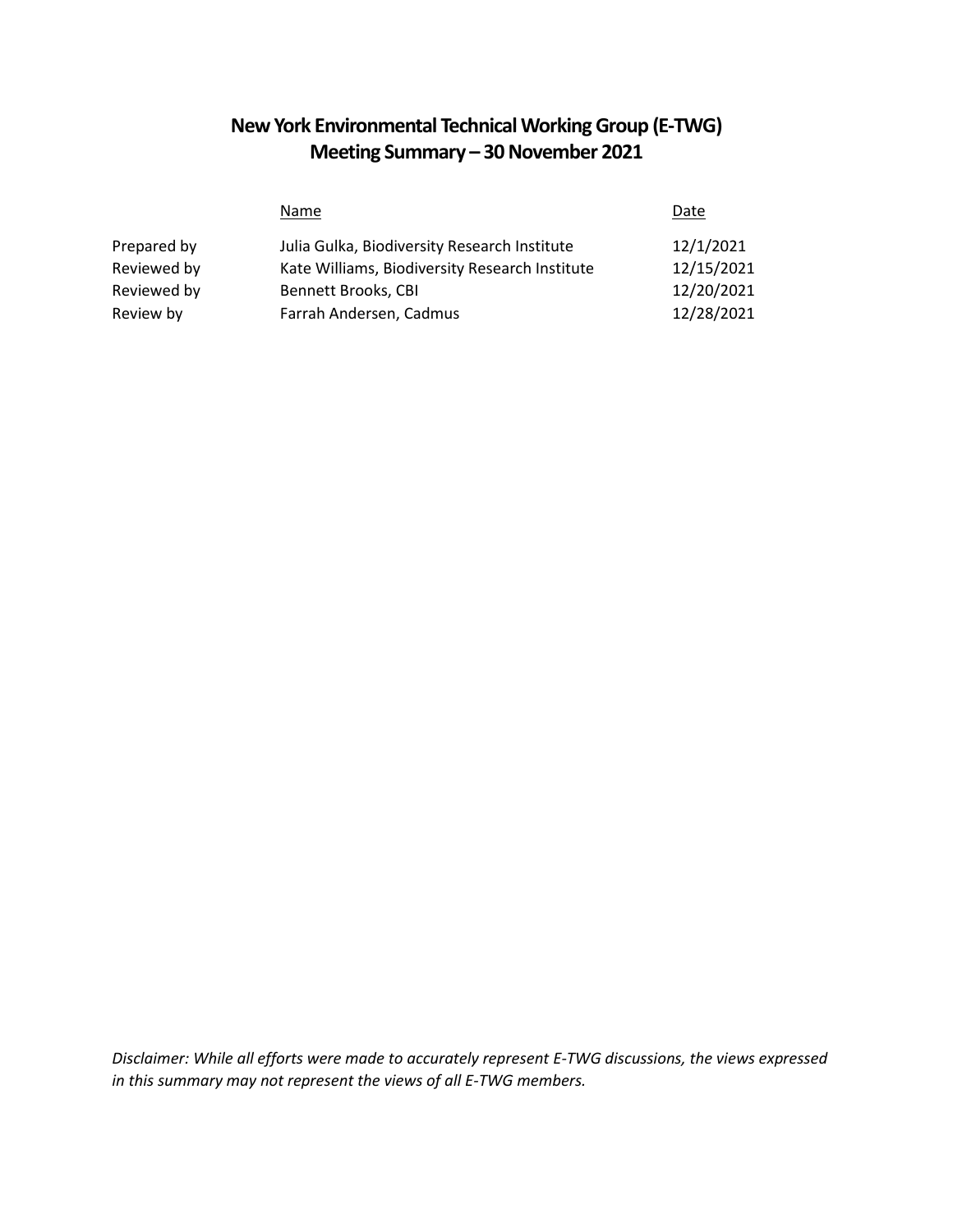### Background

As part of New York State's efforts to responsibly develop offshore wind energy, the New York State Energy Research and Development Authority (NYSERDA) convened the Environmental Technical Working Group (E-TWG) in 2018 to provide input to the state.<sup>1</sup> The thirteenth E-TWG meeting was held via video conference on 30 November, 2021. Twenty-three representatives from 19 member organizations participated (Appendix A).

This summary is intended to capture the key points of discussion and action items identified during the meeting and is loosely organized according to the structure of the meeting agenda (Appendix B). Opinions are not attributed to specific E-TWG members unless there is a clear reason to do so. For topics where there were differences of opinion among E-TWG members, this summary identifies areas of agreement as well as the different perspectives offered during meeting discussions.

## **Action Items**

- E-TWG members were asked to provide any additional written feedback on the site-specific guidance workplan and potential specialist committee members to Kate Williams [\(kate.williams@briwildlife.org\)](mailto:kate.williams@briwildlife.org) via email by Wednesday, December 17<sup>th</sup>.
- E-TWG members were asked to provide support staff with any written updates by November 30<sup>th</sup>, which were shared with the group prior to the December E-TWG meeting.

## **Introduction**

Bennett Brooks (Consensus Building Institute) provided a brief introduction. New representatives to the E-TWG include Fred Zalcman (New York Offshore Wind Alliance) and Atma Khalsa (Avangrid Renewables). The focus of this meeting was to get E-TWG input and provide updates on two topics identified by the E-TWG as priorities: 1) site-specific monitoring guidance, and 2) regional monitoring guidance. Caleb Spiegel (U.S. Fish and Wildlife Service) and Tim White (Bureau of Ocean Energy Management) were on the call for the discussion of site-specific monitoring guidance.

## Site-specific Monitoring Guidance

#### Introduction

Kate Williams (Biodiversity Research Institute) provided a brief introduction to the topic, which was identified by the E-TWG as a priority in 2020. Support staff have been working closely with federal agencies, including U.S. Fish and Wildlife Service (USFWS) and the Bureau of Ocean Energy Management (BOEM), in developing a workplan for this effort. The goal is to develop guidance for pre- and postconstruction monitoring to detect changes in avian habitat use in relation to offshore wind farms. This type of guidance could be used by developers, regulators, and other stakeholders, and is related to, but distinct from, BOEM's existing avian survey guidelines.<sup>2</sup> The workplan for this effort is in draft form, and

 $\overline{\phantom{a}}$ <sup>1</sup> For meeting agendas, summaries, and presentations, see: [http://nyetwg.com/e](http://nyetwg.com/)-twg-meeting-archive

<sup>2</sup> BOEM Avian survey guidelines

<https://www.boem.gov/sites/default/files/documents/newsroom/Avian%20Survey%20Guidelines.pdf>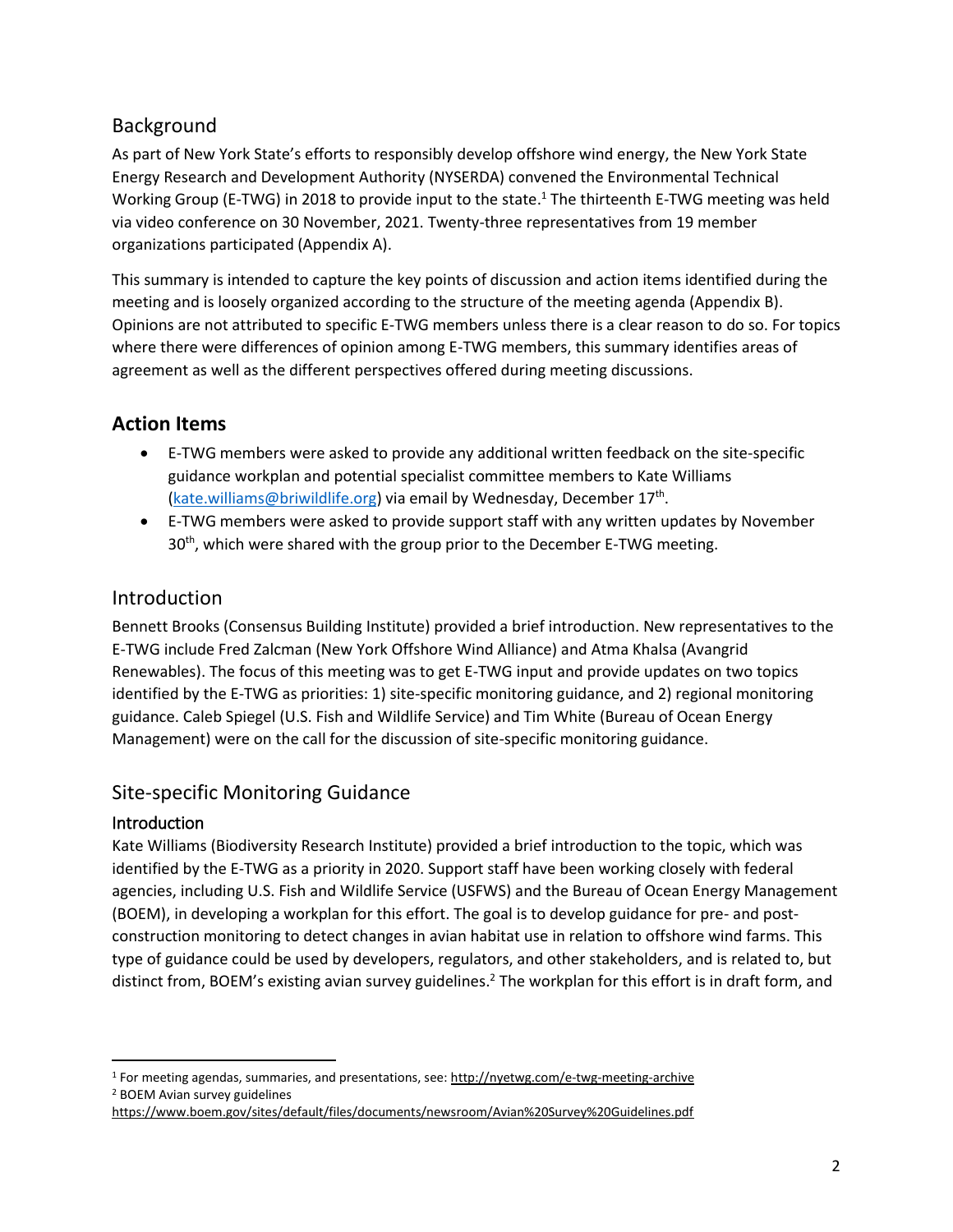support staff are looking for input and to assess the level of support from the E-TWG with the aim of formulating a Specialist Committee for the effort in 2022.

Caleb Spiegel (USFWS) and Tim White (BOEM) both provided their perspectives on the importance of this topic. Caleb emphasized that this effort stems from a USFWS desire to improve data for science delivery and to aid regulators in fulfilling responsibilities under the Migratory Bird Treaty Act (MBTA) and Endangered Species Act. In particular, as USFWS undergoes a change in how the agency is administering incidental take under the MBTA, this guidance could be used to inform that effort. In addition, the Atlantic Marine Bird Cooperative submitted a letter to BOEM<sup>3</sup> in 2020 recommending updates to the BOEM avian survey guidelines, which in part also motivated this effort. Tim indicated the importance of addressing these comments and expanding and strengthening guidelines to ensure sitespecific monitoring data is contributing towards meeting a set of common research questions.

#### Workplan

Kate Williams provided a brief overview of the draft workplan, including:

- **Objectives:** To inform pre- and post-construction monitoring and research approaches for detecting and characterizing displacement, attraction, and macro- to meso-scale avoidance of birds at offshore wind facilities in U.S. waters.
- **Scope:** To inform changes in habitat use and movement pre- and post-construction, as opposed to site characterization. The geographic focus is the east coast of the U.S. with the intention of broader applicability for all U.S. regions.
- **Approach:** Three-phase approach including Phase 1) an E-TWG Specialist Committee and support staff conduct literature review, identify analytical needs, and develop an interim guidance document; Phase 2) a quantitative analysis of existing survey data to inform key areas of uncertainty in the interim guidance; and Phase 3) updating of the guidance document incorporating input from Phase 2.
- **Roles:** A Specialist Committee would focus on Phase 1, and be made up of E-TWG members and scientific experts, including key staff from USFWS and BOEM. E-TWG support staff will help draft the guidance and manage the committee, and E-TWG members and other stakeholders will have opportunities to review and provide input on end products via public workshop and written review.
- **End Products:** The primary end product from Phase 1 will be the interim guidance document focused on assessing changes in avian habitat use in relation to offshore wind development.

#### **Discussion**

 $\overline{\phantom{a}}$ 

• *Multiple E-TWG members indicated general support for this effort, particularly with the interest and leadership from federal agencies. However, some concerns included the exclusion of microavoidance and collisions in the focus of the effort, as well as how the site-specific guidance will*  interplay with regional guidance, particularly in the case of macro-scale avoidance. Caleb and *Kate W. clarified that the focus on displacement and larger scales of avoidance was not an indication that micro-avoidance and collisions were not important to examine and develop guidance for, but rather that this initial focus related to 1) ensuring the goals of the effort are*

<sup>&</sup>lt;sup>3</sup> AMBC letter to BOE[M https://atlanticmarinebirds.org/recommendations-on-boem-avian-survey-guidelines-ambc-marine](https://atlanticmarinebirds.org/recommendations-on-boem-avian-survey-guidelines-ambc-marine-spatial-planning-working-group/)[spatial-planning-working-group/](https://atlanticmarinebirds.org/recommendations-on-boem-avian-survey-guidelines-ambc-marine-spatial-planning-working-group/)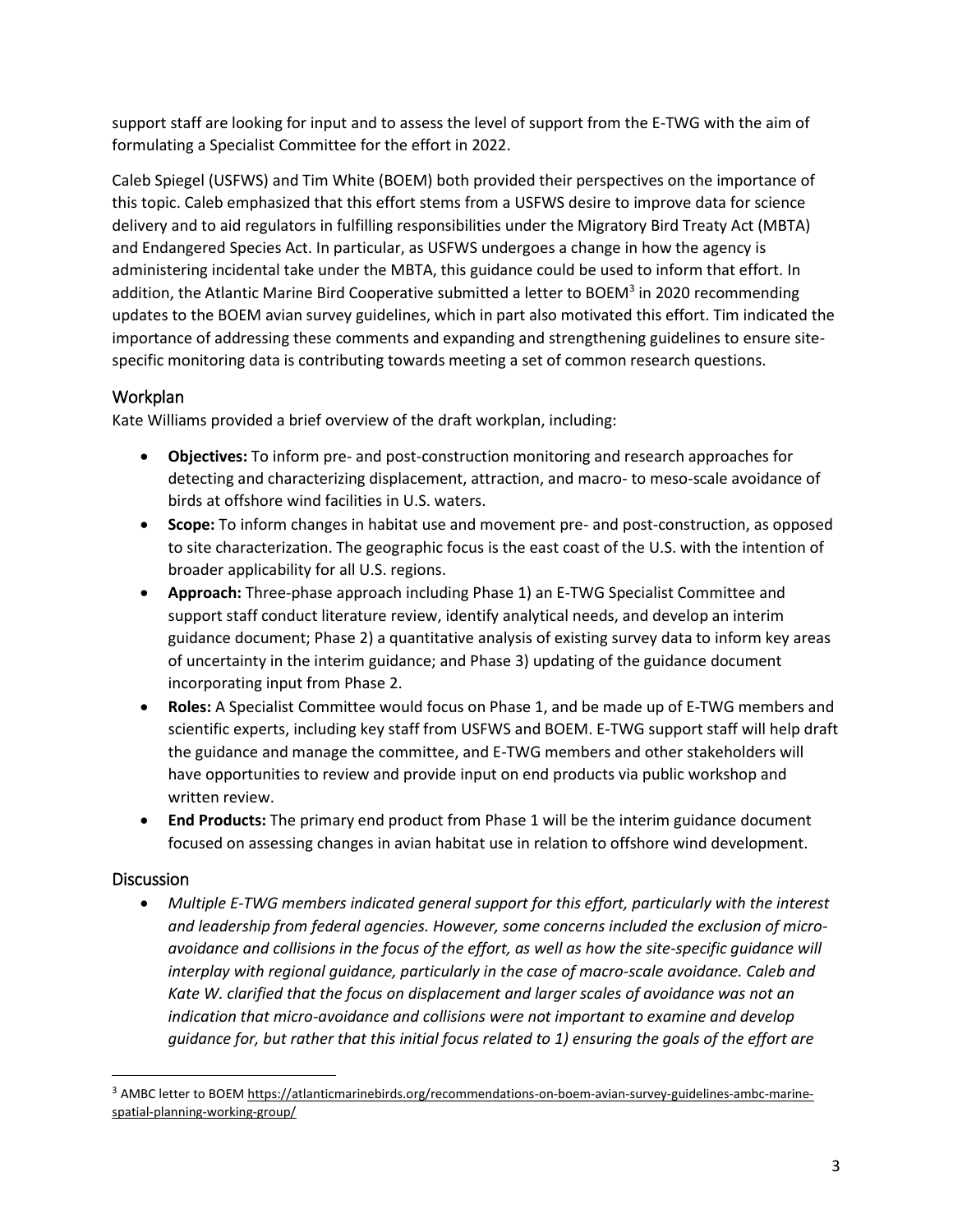*achievable, and 2) the divergence in methods needed to address these different scales of avoidance. They suggested that additional topics could be incorporated into guidance in the future. To ensure that regional and site-specific guidance are complimentary but not duplicative, there will be coordination via E-TWG support staff and overlapping committee membership.*

- *E-TWG members were interested in the degree to which this guidance was anticipated to be official federal guidance and would be used during the permitting process. Tim indicated that this guidance could be used in multiple ways by a broad group of stakeholders. Caleb indicated an intention that broad guidance developed by USFWS would point directly to this type of more detailed recommendations.*
- *E-TWG members were interested in how this effort might connect to the Regional Wildlife Science Entity (RWSE). Kate W. clarified that while there is not a high level of coordination with the regional guidance effort (i.e., a joint effort with the RWSE) given the site-specific focus, there will be coordination both with the RWSE bird and bat subcommittee and with the joint effort to develop regional guidance (below) to ensure consistency. Emily Shumchenia (RWSE) reinforced that the RWSE will remain aware of efforts and help ensure there is no duplication of effort.*

Following discussion, E-TWG members were encouraged to provide additional feedback via email on the workplan and suggestions for potential Specialist Committee members.

## Regional Guidance Effort

Kate Williams provided a brief update on the regional guidance effort, which was initiated following the E-TWG meeting in April 2021. Given the regional focus of the effort, a joint workgroup has formed that will be co-chaired by NYSERDA and the RWSE. The first meeting of this workgroup, which is made up of representatives from federal and state agencies, environmental eNGOs, academics, offshore wind developers, environmental consultants, and regional science entities, will be held in December. The main objective for this joint RWSE-E-TWG effort is to develop interim guidance to inform selection and implementation of research and monitoring efforts at regional scales. This includes collating research priorities and data gaps that have been identified through existing efforts (e.g., 2020 State of the Science workgroups), identifying topics that are appropriate to address at the regional scale, and developing criteria for further prioritization, as well as terminology and study design considerations. This effort is being managed by E-TWG support staff with additional support from the Offshore Wind Synthesis of Environmental Effects Research (SEER) group. This effort will have an approximately 9 month timeline, which includes opportunities for targeted input from E-TWG members and other stakeholders such as a virtual workshop and review of the draft guidance document. This joint workgroup will serve as a precursor to the RWSE cross-taxa subcommittee.

### Wrap Up and Next Steps

- To allow for more time for discussion during E-TWG meetings, support staff will be disseminating written updates prior to the December meeting. E-TWG members should provide any written updates or requests for updates on particular topics via email to support staff by November 30<sup>th</sup>.
- The next E-TWG meeting will be held on 9 December 2021 from 1-3 pm and will focus on the E-TWG moving forward, with time for discussion on written update topics.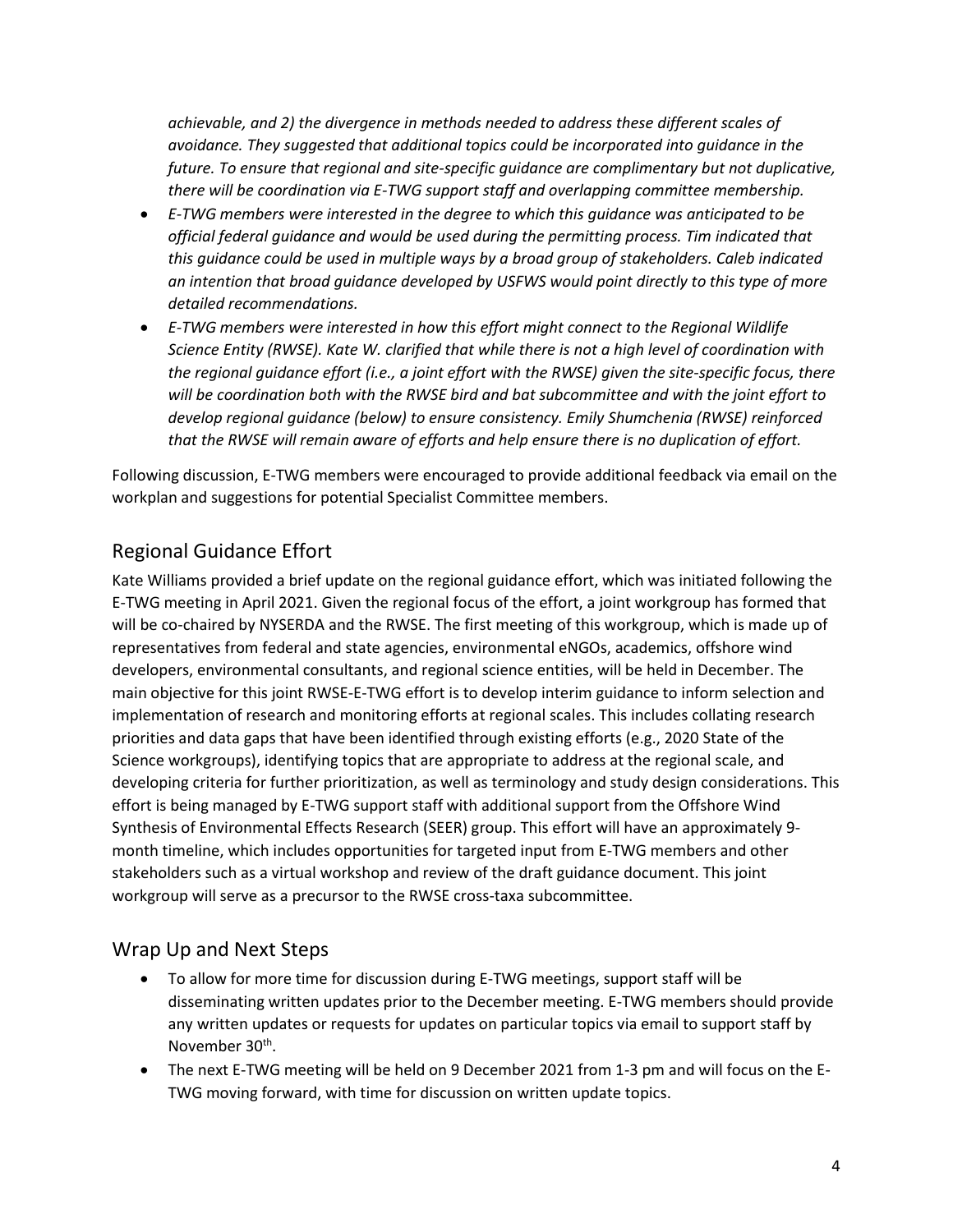| <b>Point of Contact</b>     | Organization                                  | <b>Stakeholder Type</b>   | Role           |
|-----------------------------|-----------------------------------------------|---------------------------|----------------|
| <b>Kate McClellan Press</b> | <b>NYSERDA</b>                                | <b>State Government</b>   | Convener/chair |
| Lisa Bonacci-Sullivan       | NY Dept. of Environmental Conservation        | <b>State Government</b>   | Observer       |
| Koen Broker                 | <b>Shell New Energies</b>                     | Developer                 | Advisor        |
| <b>Colleen Brust</b>        | NJ Dept. of Environmental Protection          | <b>State Government</b>   | Observer       |
| Jennifer Daniels            | <b>Atlantic Shores</b>                        | Developer                 | Advisor        |
| Lisa Engler                 | MA Dept. of State                             | <b>State Government</b>   | Observer       |
| <b>Michael Evans</b>        | Ørsted                                        | Developer                 | Advisor        |
| Shilo Felton                | National Audubon Society                      | eNGO                      | Advisor        |
| <b>Elizabeth Gowell</b>     | Ørsted                                        | Developer                 | Advisor        |
| Terra Haight                | NY Dept. of State                             | <b>State Government</b>   | Observer       |
| Kevin Hassell               | NJ Dept. of Environmental Protection          | <b>State Government</b>   | Observer       |
| Scott Johnston              | U.S. Fish and Wildlife Service                | <b>Federal Government</b> | Observer       |
| Shannon Kearney             | CT Dept. of Energy & Environmental Protection | <b>State Government</b>   | Observer       |
| <b>Francine Kershaw</b>     | Natural Resources Defense Council             | eNGO                      | Advisor        |
| Atma Khalsa                 | Avangrid Renewables                           | Developer                 | Advisor        |
| Carl LoBue                  | The Nature Conservancy                        | eNGO                      | Advisor        |
| Scott Lundin                | Equinor                                       | Developer                 | Advisor        |
| Anne Marie McShea           | Ocean Wind                                    | Developer                 | Advisor        |
| Laura Morales               | Equinor                                       | Developer                 | Advisor        |
| Cynthia Pyc                 | Vineyard Wind                                 | Developer                 | Advisor        |
| Matt Robertson              | Vineyard Wind                                 | Developer                 | Advisor        |
| <b>Howard Rosenbaum</b>     | <b>Wildlife Conservation Society</b>          | eNGO                      | Advisor        |
| Fred Zalcman                | New York Offshore Wind Alliance               | Non-partisan NGO          | Advisor        |

### Appendix A: List of Participants

#### **Support Staff**

Morgan Brunbauer (NYSERDA) Bennett Brooks (Consensus Building Institute) Julia Gulka (Biodiversity Research Institute) Edward Jenkins (Biodiversity Research Institute) Jacqueline Sharry (Cadmus Group) Kate Williams (Biodiversity Research Institute)

#### **Other Attendees**

Emily Shumchenia (Northeast Regional Ocean Council/RWSE) Caleb Spiegel (U.S. Fish and Wildlife Service) Tim White (Bureau of Ocean Energy Management)